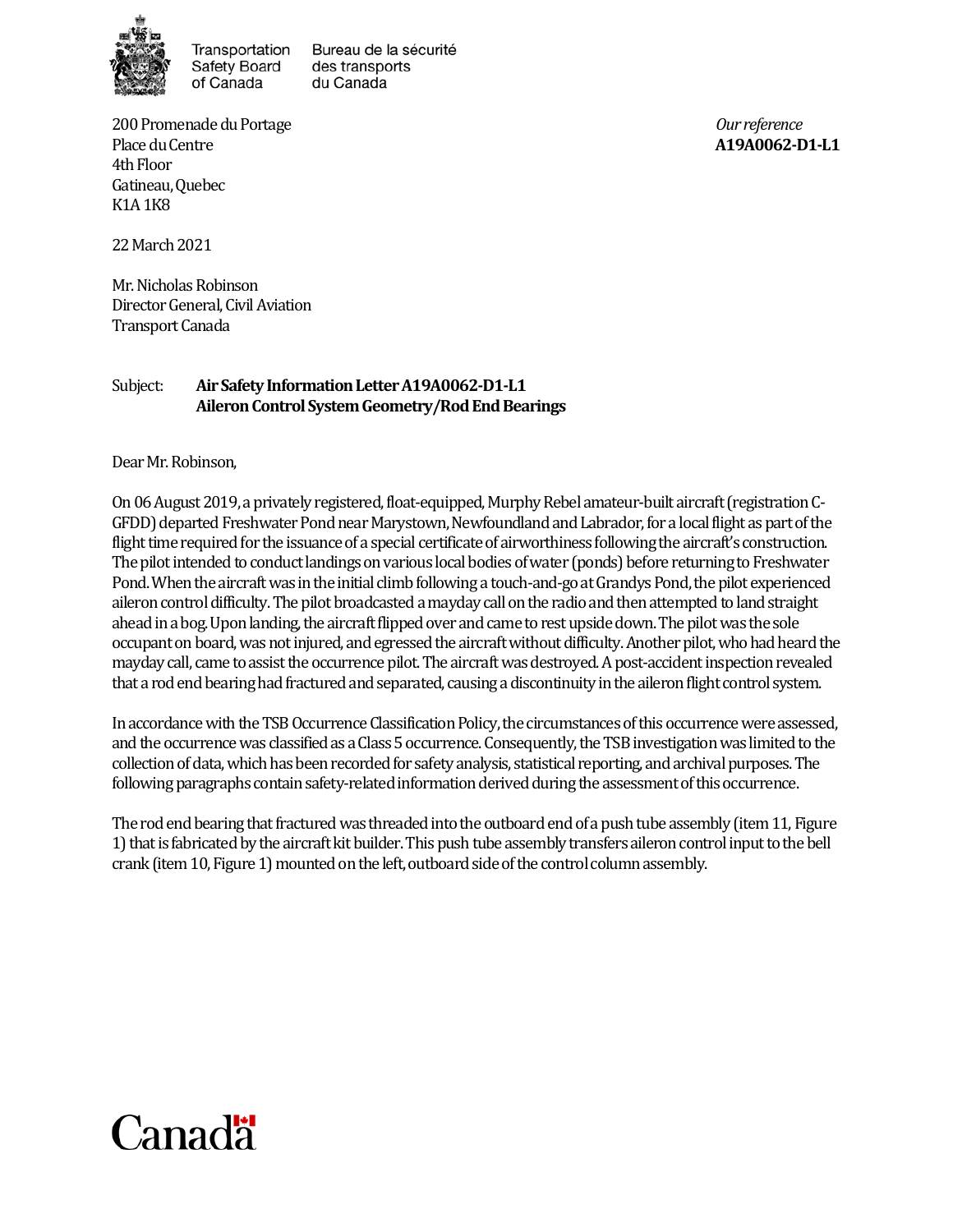The Murphy kit flight control instructions identify the rod end bearings as part number HM-4M; however, the rod end bearing submitted to the TSB were all labeled as part number MM-4M.

Part number HM-4Mis arod end bearing manufactured by Heim,<sup>1</sup> as a precision aircraft series part. Part number MM-4M is a general-purpose rod end bearing manufactured by Aurora Bearing Company (Aurora) that has undergone an additional inspection procedure. Although the Murphy kit identifies part number HM-4M in this flight control application, Murphy has included rod end bearings supplied by a few different vendors, including Aurora, in their kits.

The Murphy kit instructions state that the tube material used to assemble the **Figure 1. Exploded view of the Murphy Rebel control column (Source: Murphy Aircraft Mfg. Ltd, with TSB annotations)**



push tube must be cut to 3 inches in length; however, the tube material used to assemble the push tube submitted to the TSB had been cut to 4 inches in length. Therefore, the assembled push tube was longer than that specified in the instructions. As a result, the rod ends had to be threaded in further to achieve the aileron control system rigging(Figure 2).

**Figure 2. The image on the left shows the aileron push tube and bell crank during full aileron control deflection, and when assembled as per the manufacturer's instruction. The image on the right shows the same deflection, but with rod ends assembled as per the occurrence aircraft. (Source: TSB, based on information from Murphy Aircraft Mfg. Ltd).**



The occurrence rod end bearing had been threaded completely into the aileron push tube assembly, which resulted in the jam nut contacting the bell crank when the push tube was moved outboard during full range aileron control inputs in that direction. In addition, the push tube rod end bearing had been mounted on the underside of the bell crank. This position was contrary to the manufacturer's drawing, which shows the push tube rod mounted on top of the bell crank.

 $\overline{a}$ 

<sup>&</sup>lt;sup>1</sup> Heim is a registered trademark of RBC Bearings Incorporated.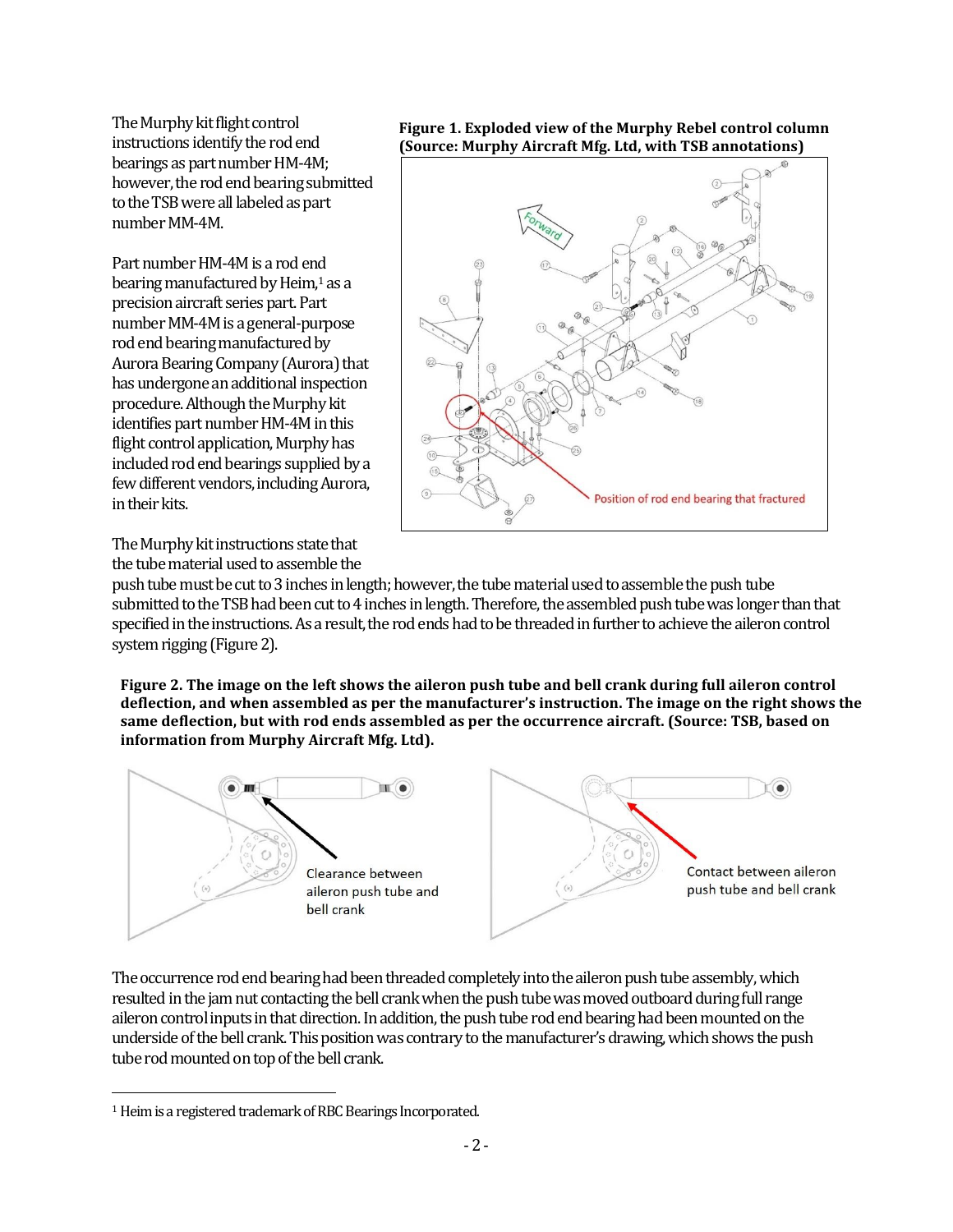The rod end bearing fractured at the last root, outboard of the jam nut, due to the combination of the misalignment and the transverse forces encountered from this interference contact. In normal operation, the rod end bearingis loaded only along the push tube longitudinal axis.

The TSB procured 2 part number HM-4M rod end bearings and 2 part number MM-4M rod end bearings for testing. Both parts are identical in dimension, but vary in material composition and metallurgical characteristics. The TSB conducted mechanical testing, applying transverse loading on the rod end bearings that would have been similar to the forces encountered from the interference contact between the jam nut and bell crank. The test results indicated that when loaded transversely, the HM-4M rod end bearings were approximately 20% stronger and, at the same time, significantly more ductile than the MM-4M rod end bearings.

The TSB also examined another Murphy Rebel for comparison purposes. The tube material used for the push tube assembly of this comparison aircraft was cut to the correct length and was assembled and rigged correctly. Even with the push tube's inboard and outboard rod end bearings threaded in equal amounts, as would be done during an ideal installation, there was very little clearance between the jam nut on the outboard rod end and the bell crank when aileron control output was applied to move the push tube outboard.

Deviation from Murphy Rebel kit assembly or rigging instructions can cause an aileron control geometry issue that may result in insufficient clearance between the bell crank and the jam nut, which could make the aircraft difficult to control as a result of jamming or rod end failure. In addition, using part number HM-4M rod end bearings instead of part number MM-4M rod end bearings may result in an installation that is more tolerant to occasional side or transverse loading situations.

The foregoing is provided for whatever follow-up action is deemed appropriate. The TSB would appreciate being advised of any action that is taken in this regard.

Yours sincerely,

Natacha Van Themsche Director of Investigations -Air Transportation Safety Board of Canada

cc: Mr. Darryl Murphy,President,Murphy Aircraft Manufacturing Ltd. Mr. Patrick Juneau, Director Aviation Safety Policy and Intelligence–Civil Aviation, Transport Canada Ms. Christine Gervais, President & CEO, Canadian Owners and Pilots Association Mr. Gary Wolf, President, The Recreational Aircraft Association Canada Mr. Sean Elliott, Vice President of Advocacy and Safety, Experimental Aircraft Association Mr. Frank Hilldrup, International Aviation Safety Specialist, National Transportation Safety Board Mr. Steven Gottlieb, Director, Accident Investigation and Prevention, Federal Aviation Administration